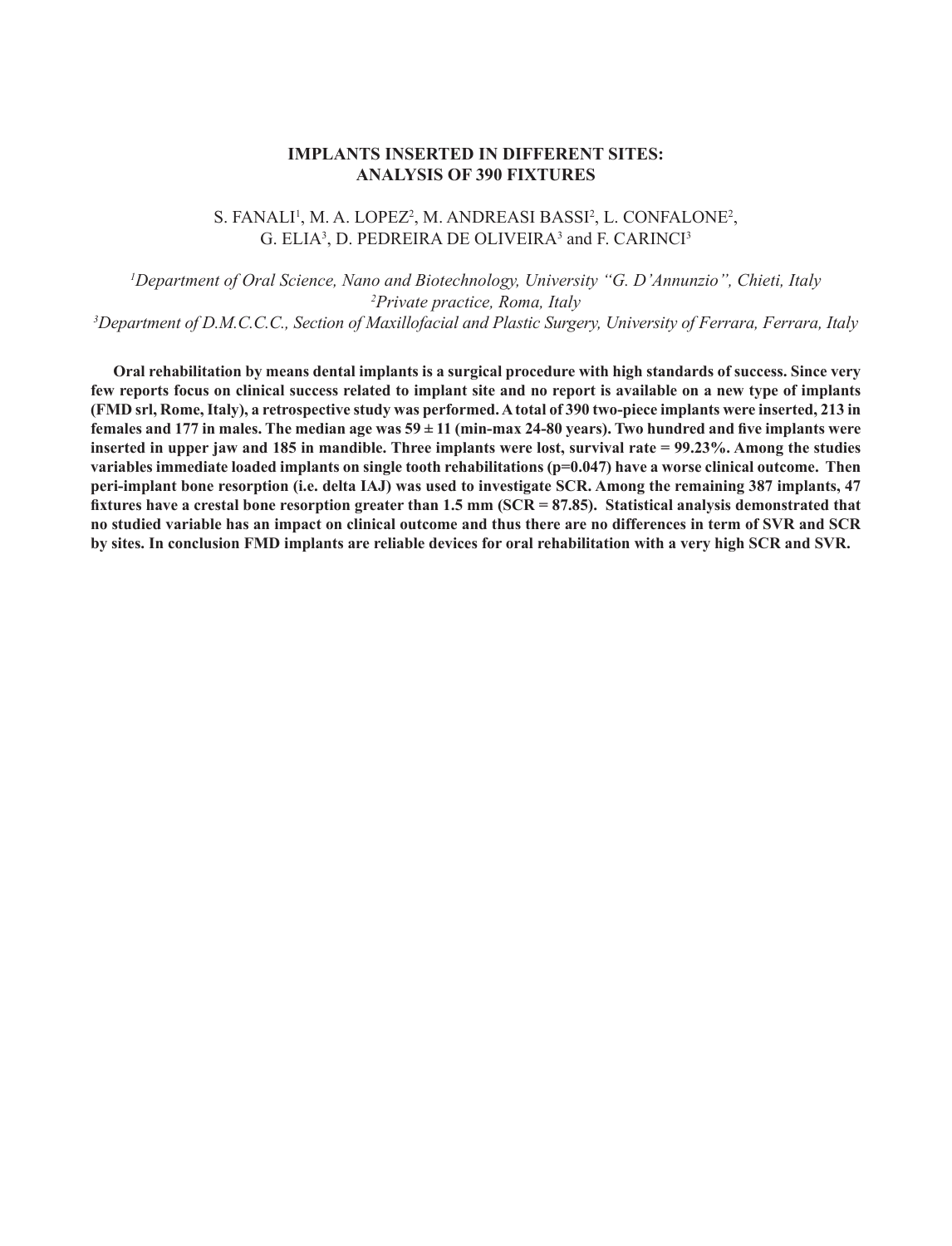#### **IMPLANTS INSERTED IN MANDIBLE: A CASE SERIES**

# S. FANALI!,M. A. LOPEZ?, M. ANDREASI BASSI?, L. CONFALONE?, G. CARNEVALI<sup>3</sup>, F. CARINCI<sup>3</sup>

*1 Department of Oral Science, Nano and Biotechnology, University "G. D'Annunzio", Chieti, Italy 2 Private practice, Roma, Italy 3 Department of D.M.C.C.C., Section of Maxillofacial and Plastic Surgery, University of Ferrara, Ferrara, Italy*

**It is generally accepted that the mandible (especially in the interforaminal region) has better bone quality than the maxilla, and this fact is probably the reason why several reports are available regarding implants inserted into the mandible. Since no report is available on a new type of implants, a retrospective study was performed. A total of 185 two-piece implants (FMD srl, Rome, Italy) were inserted in mandible, 102 in female and 83 in males. The median age was 58 ± 13 (min-max 25-80 years). Implants replaced 14 incisors, 7 cuspids, 49 premolars and 115 molars. Implant' length was**  $x \le 10$  **mm,**  $10,30 \le x \le 12.30$ **, equal to 13 mm and**  $x \ge 14$  **mm in 80, 90, 13 and 2 cases, respectively. Implant' diameter was narrower than 3.5 mm, equal to 3.8 mm and wider than 4.0 mm in 25, 17, 143 cases, respectively. There were 36, 41, 106 and 2 Elisir, I-fix, Shiner, and Storm implant types, respectively. One implant was lost, survival rate = 98.15%. Among the studies variables immediate loaded implants on single tooth rehabilitations (p=0.017) have a worse clinical outcome. Then peri-implant bone resorption (i.e. delta IAJ) was used to investigate SCR. Among the remaining 184 implants, 20 fixtures have a crestal bone resorption greater than 1.5 mm (SCR = 89.13). Statistical analysis demonstrated signifiance only for surgeon (p=0.001). In conclusion FMD implants are reliable devices for oral rehabilitation with a very high SCR and SVR.**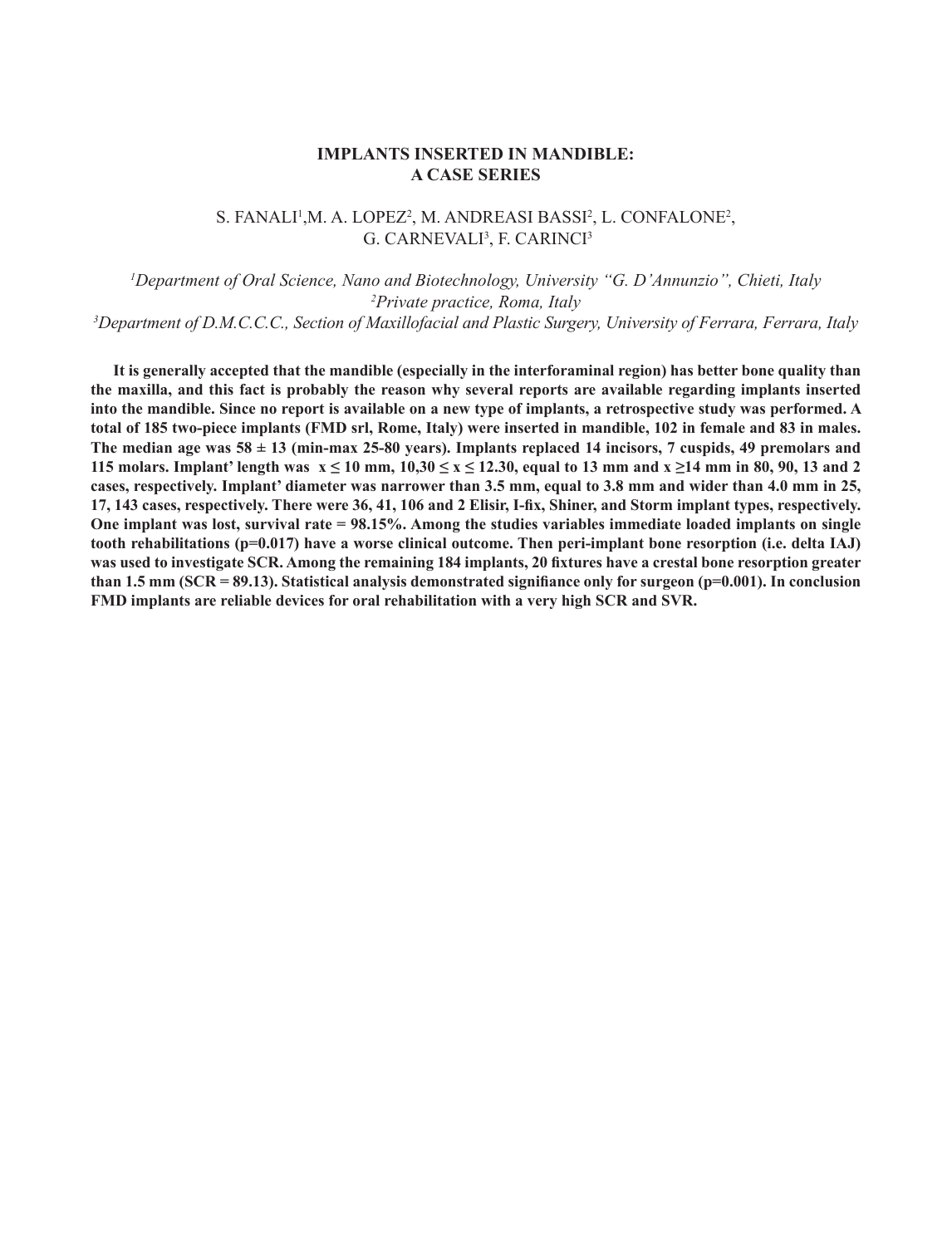#### **RETROSPECTIVE STUDY ON 205 FIXTURES INSERTED IN UPPER JAW**

S. FANALI<sup>1</sup>, M. A. LOPEZ<sup>2</sup>, M. ANDREASI BASSI<sup>2</sup>, L. CONFALONE<sup>2</sup>, D. PEDREIRA DE OLIVEIRA<sup>3</sup>, F. CARINCI<sup>3</sup>

*1 Department of Oral Science, Nano and Biotechnology, University "G. D'Annunzio", Chieti, Italy 2 Private practice, Roma, Italy 3 Department of D.M.C.C.C., Section of Maxillofacial and Plastic Surgery, University of Ferrara, Ferrara, Italy*

**The rehabilitation of the edentulous maxilla is a relatively common clinical problem and to submerge dental implants during the healing period is a major prerequisite to obtain implant osseointegration. It is believed that micromovement of implants, due to functional forces at the bone-implant interface during wound healing, could induce the formation of fibrous tissue rather than bone, leading to a clinical failure. In addition, the coverage of an implant is also thought necessary to prevent infection and epithelial down-growth. Usually, the second surgical procedure was performed after three months in the mandible and six months in the maxilla. Since no report is available on a new type of implants, a retrospective study was performed on fixtures inserted in upper jaw. A total of 205 two-piece implants (FMD srl, Rome, Italy) were inserted in maxilla, 111 in female and 94 in males. The median age was 59 ± 10 (min-max 24-80 years). Twenty four diabetic patients were enrolled, 141 had periodontal disease and 96 were smokers. Two surgeons performed operation. Fixtures were placed in 6 totally edentulous patient, 9 single missing teeth and 190 partially edentulous subjects. Twenty one implants were placed in post-extraction sockets; GBR was performed onto 26 fixtures and 3 were immediately loaded. There were 109 single crowns, 96 implants bearing 2 or greater bridges. Two implants were lost, survival rate = 99.02%. Among the studies variables immediate loaded implants on single tooth rehabilitations (p=0.03) have a worse clinical outcome. Then peri-implant bone resorption (i.e. delta IAJ) was used to investigate SCR. Among the remaining 203 implants, 20 fixtures have a crestal bone resorption greater than 1.5 mm (SCR = 89.13). Statistical analysis demonstrated that diabetes (p=0.001) and periodontal disease (p=0.047) had a worse outcome. In conclusion FMD implants are reliable devices for oral rehabilitation with a very high SCR and SVR.**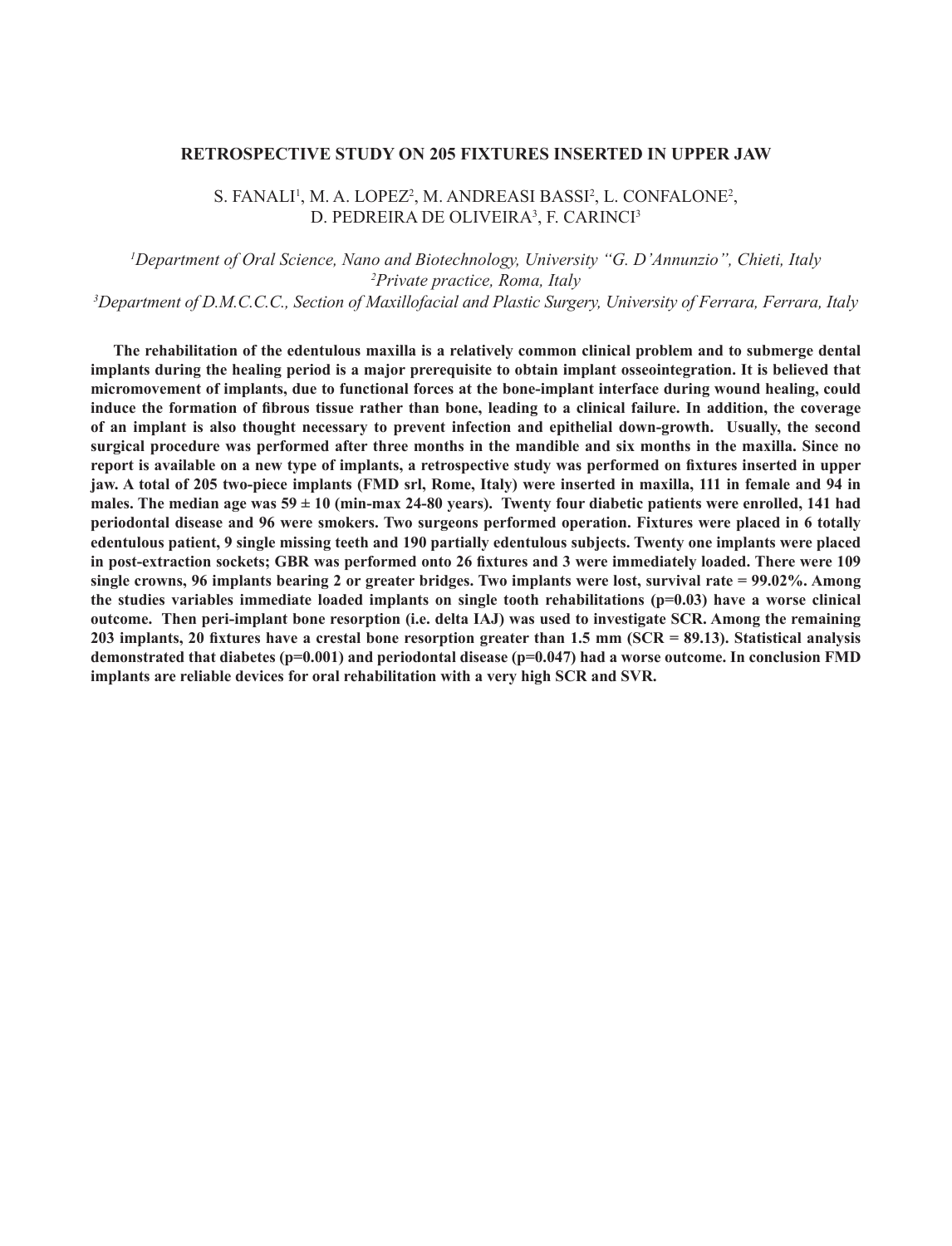#### **WIDE DIAMETER IMPLANTS: ANALYSIS OF A CASE SERIES**

# L. CONFALONE<sup>1</sup>, M. A. LOPEZ<sup>1</sup>, M. ANDREASI BASSI<sup>1</sup>, S. FANALI<sup>2</sup>, V. CANDOTTO<sup>3</sup>, F. CARINCI<sup>3</sup>

*1 Private practice, Roma, Italy*

*2 Department of Oral Science, Nano and Biotechnology, University "G. D'Annunzio", Chieti, Italy 3 Department of D.M.C.C.C., Section of Maxillofacial and Plastic Surgery, University of Ferrara, Ferrara, Italy*

**In the last decade the use of wide diameter implants (WDI, i.e. diameter › 3.75 mm) has increased especially in posterior jaws because it is generally accepted that WDI: 1- improve the ability of posterior implants to tolerate occlusal forces, 2- create a wider base for proper prosthesis, and 3– avoid placing two standard-size implants (SSI = 3.75 mm) at one site to obtain a double-root prosthetic tooth. Since no report is available on a new type of implants, a retrospective study was performed. A total of 124 two-piece implants (FMD srl, Rome, Italy) were inserted, 56**  in female and 68 in males. The median age was  $59 \pm 12$  (min-max 28-75 years). Implants were inserted 59 in the **maxilla and 65 in the mandible; they replaced 7 incisors, 4 cuspids, 23 premolars and 90 molars. One implant**  was lost, survival rate = 99.20%. Among the studies variables immediate loaded implants (p=0.05) and upper jaw **(p=0.005) have a statistically significant worse outcome. Then peri-implant bone resorption (i.e. delta IAJ) was used to investigate SCR. Among the remaining 123 implants, 2 fixtures have a crestal bone resorption greater than 1.5 mm (SCR = 97.54). Statistical analysis demonstrated that single crown have a higher peri-implant crestal bone**  resorption if compared with bridge supported by 2 or more implants (p=0.03). In conclusion FMD implants are **reliable devices for oral rehabilitation with a very high SCR and SVR.**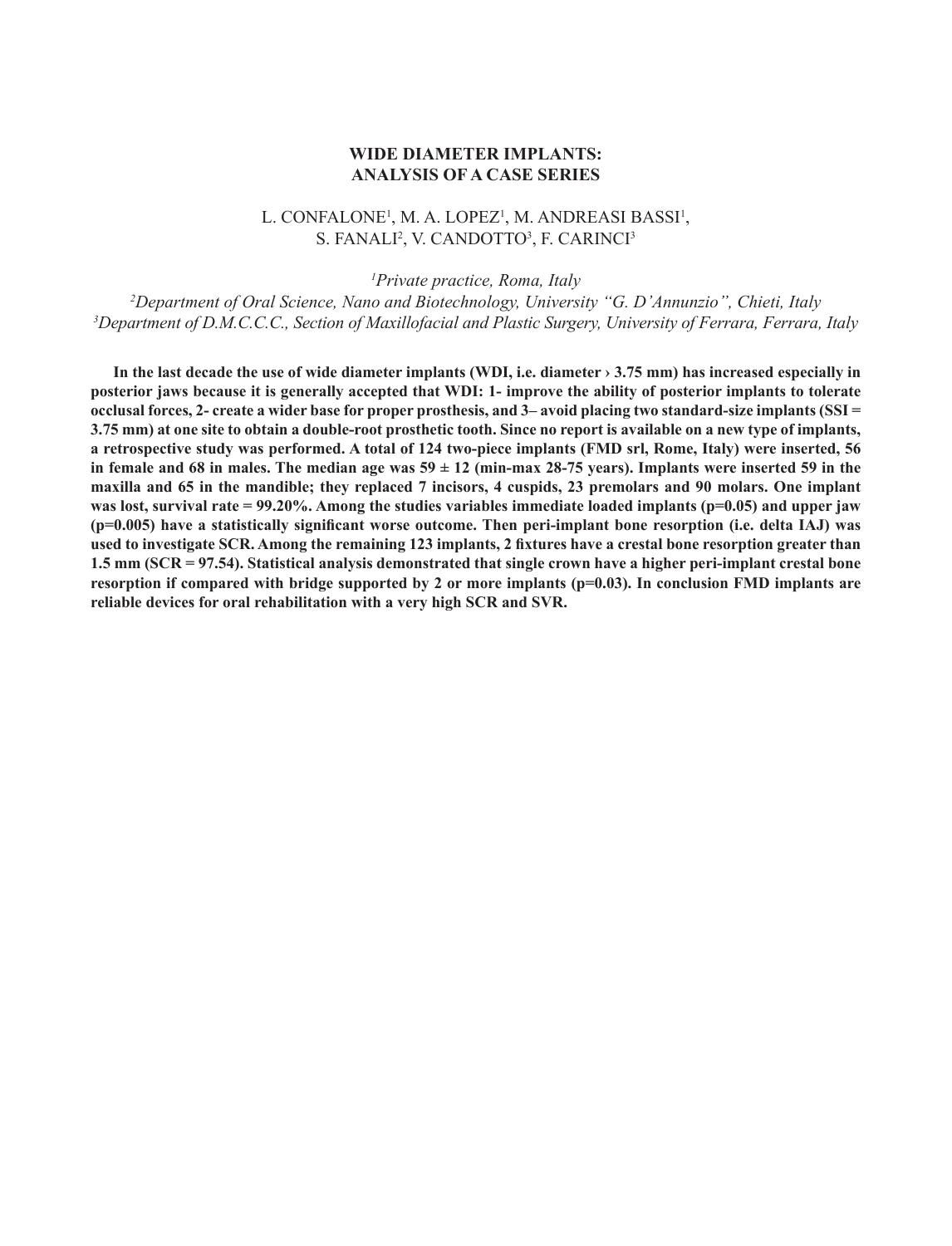#### **POST-EXTRACTIVE IMPLANTS: OUTCOME OF 40 CASES**

# M. A. LOPEZ<sup>1</sup>, M. ANDREASI BASSI<sup>1</sup>, L. CONFALONE<sup>1</sup>, S. FANALI<sup>2</sup>, V. CANDOTTO<sup>3</sup>, D. PEDREIRA DE OLIVEIRA<sup>3</sup> and F. CARINCI<sup>3</sup>

*1 Private practice, Roma, Italy*

*2 Department of Oral Science, Nano and Biotechnology, University "G. D'Annunzio", Chieti, Italy 3 Department of D.M.C.C.C., Section of Maxillofacial and Plastic Surgery, University of Ferrara, Ferrara, Italy*

**In the last two decades, several investigators have reported immediate placement of dental implants into extraction sockets achieving excellent results with a two-stage surgical procedure. Recently immediate loading has become an emerging technique as it has been documented to be a successful and time saving procedure. As regard the possibility of immediate/early loading of implants placed in fresh extraction sockets few reports are available. In addition they are based on limited series with short follow-up. Thus we decided to perform a retrospective study on a series of post-extractive implants. A total of 40 two-piece implants (FMD srl, Rome, Italy) were inserted in post extractive sockets, 22 in females and 18 in males. The median age was 52 ± 11 (min-max 24-69 years). Twentyone implants were inserted in upper jaw and 19 in mandible. Fixtures replaced 7 incisors, 3 cuspids, 12 premolars**  and 18 molars. Implant' length was  $x \le 10$  mm,  $10,30 \le x \le 12.30$ , equal to 13 mm and  $x \ge 14$  mm in 6, 14, 9, and 11 **cases, respectively. Implant' diameter was narrower than 3.5 mm, equal to 3.8 mm and wider than 4.0 mm in 1, 7, and 32 cases, respectively. There were 28, 2 and 10 Elisir, I-fix, and Shiner implant types, respectively. No implant on single tooth rehabilitations, was lost, survival rate = 100%. Then peri-implant bone resorption (i.e. delta IAJ)**  was used to investigate SCR. Seven fixtures have a crestal bone resorption greater than 1.5 mm (SCR = 82.5%). **Statistical analysis demonstrated that there was a difference between surgeons (p= 0.005). In conclusion FMD implants are reliable devices for oral rehabilitation with a very high SCR and SVR.**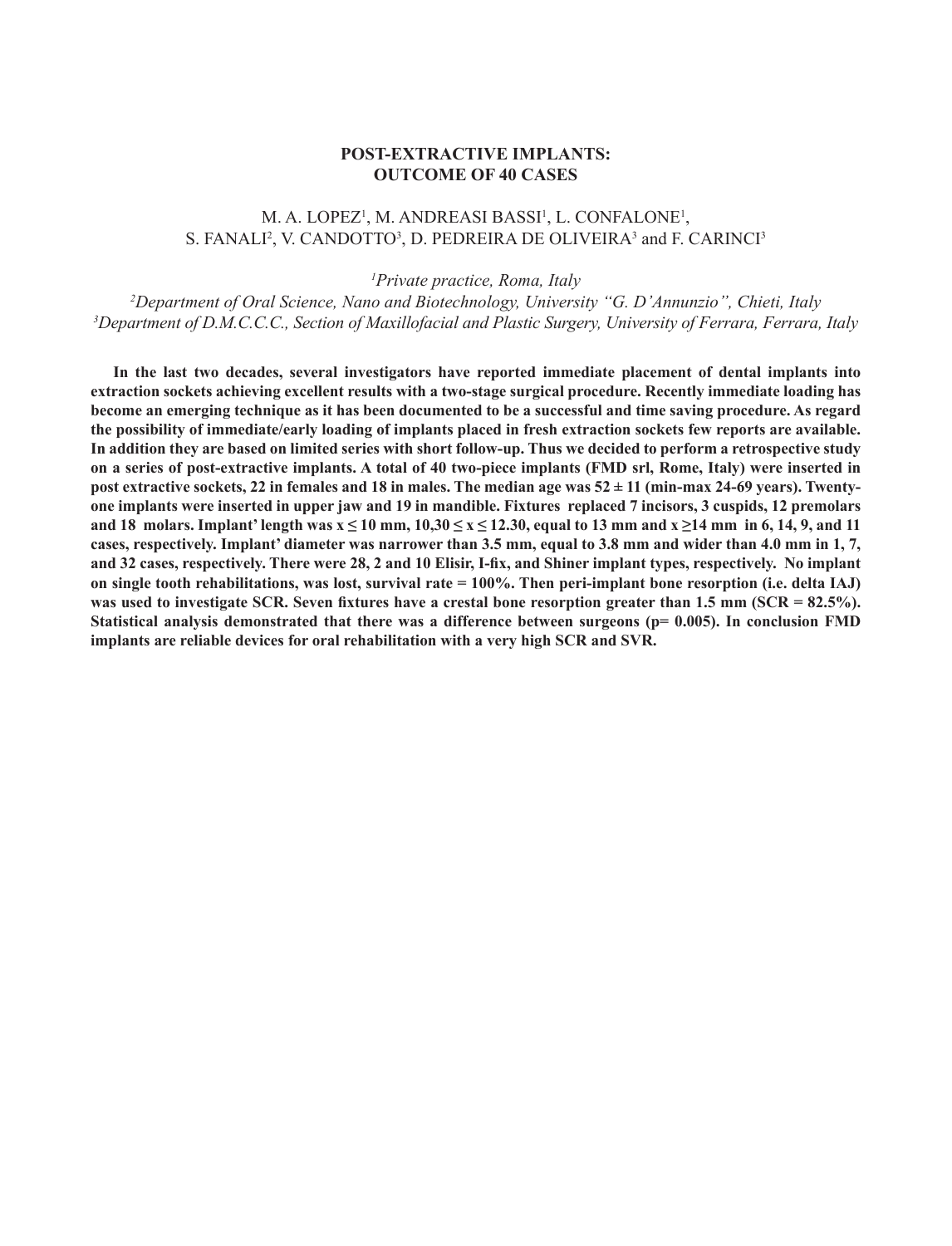#### **RELIABILITY OF SHORT IMPLANTS IN ORAL REHABILITATION**

M. ANDREASI BASSI<sup>1</sup>, M. A. LOPEZ<sup>1</sup>, L. CONFALONE<sup>1</sup>, S. FANALI<sup>2</sup>, V. CANDOTTO<sup>3</sup>, F. CARINCI<sup>3</sup>

*1 Private practice, Roma, Italy*

*2 Department of Oral Science, Nano and Biotechnology, University "G. D'Annunzio", Chieti, Italy 3 Department of D.M.C.C.C., Section of Maxillofacial and Plastic Surgery, University of Ferrara, Ferrara, Italy*

**Implant prostheses are often used to restore partially or completely edentulous patients but limited bone height,**  especially in the posterior mandible, may restrict the use of dental implants. Short implants (i.e.  $x \le 10$  mm) may be **selected in these situations. They have several advantages: 1 - restricting the need for sophisticated and expensive surgical procedures like sinus lifting, bone grafting and mandibular nerve transposition, 2 - placing short-span dentures and 3 - avoiding cantilevers in the posterior sextants. The limited surface area of SIs, conversely, can be a potential disadvantage as it has less resistance to occlusal forces. Since no report is available on a new type**  of implants, a retrospective study was performed. A total of  $148$  short (i.e  $x \le 10$  mm) two-piece implants (FMD srl, Rome, Italy) were inserted, 91 in female and 57 in males. The median age was  $58 \pm 12$  (min-max 25-80 years). **Implants were inserted 68 in the maxilla and 80 in the mandible. One implant was lost, survival rate = 98.52%. Among the studies variables post-extractive implants on single tooth rehabilitations (p=0.043) was the only significant variable. Then peri-implant bone resorption (i.e. delta IAJ) was used to investigate SCR. Among the remaining 147 implants, 18 fixtures have a crestal bone resorption greater than 1.5 mm (SCR = 87.75). Statistical analysis demonstrated that only diabetes has a negative impact on peri-implant crestal bone resorption (p=0.016). In conclusion FMD implants are reliable devices for oral rehabilitation with a very high SCR and SVR.**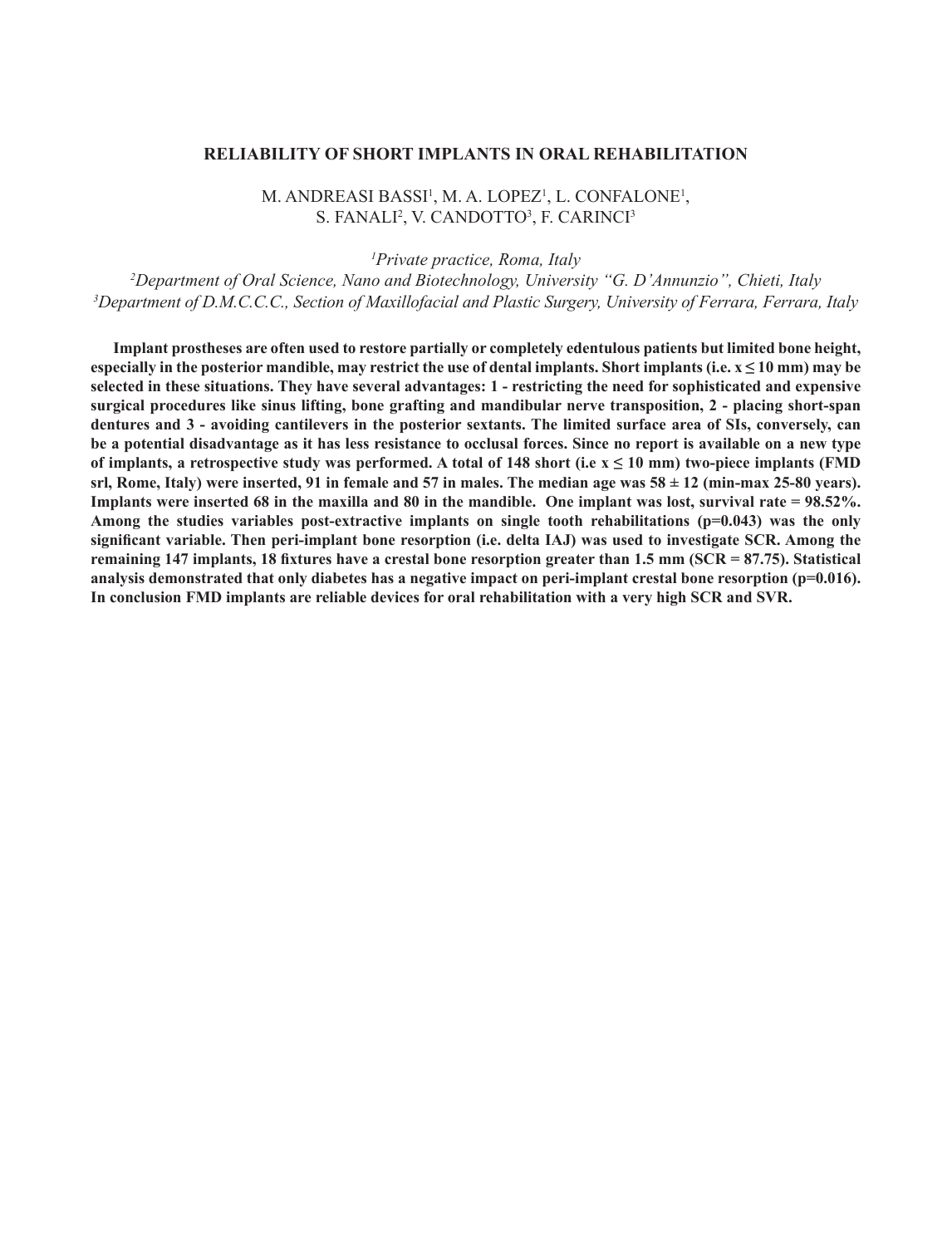# **EFFECT OF NARROW DIAMETER IMPLANTS ON CLINICAL OUTCOME**

# S. FANALI<sup>1</sup>, M. A. LOPEZ<sup>2</sup>, M. ANDREASI BASSI<sup>2</sup>, L. CONFALONE<sup>2</sup>, I. ZOLLINO<sup>3</sup>, F. CARINCI<sup>3</sup>

*1 Department of Oral Science, Nano and Biotechnology, University "G. D'Annunzio", Chieti, Italy 2 Private practice, Roma, Italy 3 Department of D.M.C.C.C., Section of Maxillofacial and Plastic Surgery, University of Ferrara, Ferrara, Italy*

**Narrow diameter implants (NDI) (i.e. diameter 3.75 mm) are a potential solution for specific clinical situations such as reduced interradicular bone, thin alveolar crest and replacement of teeth with small cervical diameter. NDI have been available in clinical practice since the nineties but only a few studies have analyzed their clinical outcome. Since no report is available on a new type of implants, a retrospective study was performed. A total of 47 narrow diameter (i.e. x ≤ 3.40 mm) two-piece implants (FMD srl, Rome, Italy) were inserted, 35 in females and 12**  in males. The median age was  $60 \pm 11$  (min-max 30-80 years). Implants were inserted 22 in the maxilla and 25 in **the mandible; they replaced 11 incisors, 3 cuspids, 21 premolars and 12 molars. Implant' length was shorter than**  10 mm,  $10.30 \le x \le 12.30$ , equal to 13 mm and longer than 13 mm in 17, 28, 1 and 1 fixtures, respectively. Implant' **diameter was narrower than 3.5 mm. There were 3, 18 and 26 Elisir, I-fix and Shiner implant types. No implant on single tooth rehabilitations was lost and thus survival rate was 100%. Then peri-implant bone resorption (i.e. delta IAJ) was used to investigate SCR. Seven fixtures have a crestal bone resorption greater than 1.5 mm (SCR = 85.1). Statistical analysis demonstrated that diabetes (p=0.044) and smoke (p=0.001) have a higher peri-implant crestal bone resorption. In conclusion FMD implants are reliable devices for oral rehabilitation with a very high SCR and SVR although smoker and diabetic patients have a worse clinical outcome.**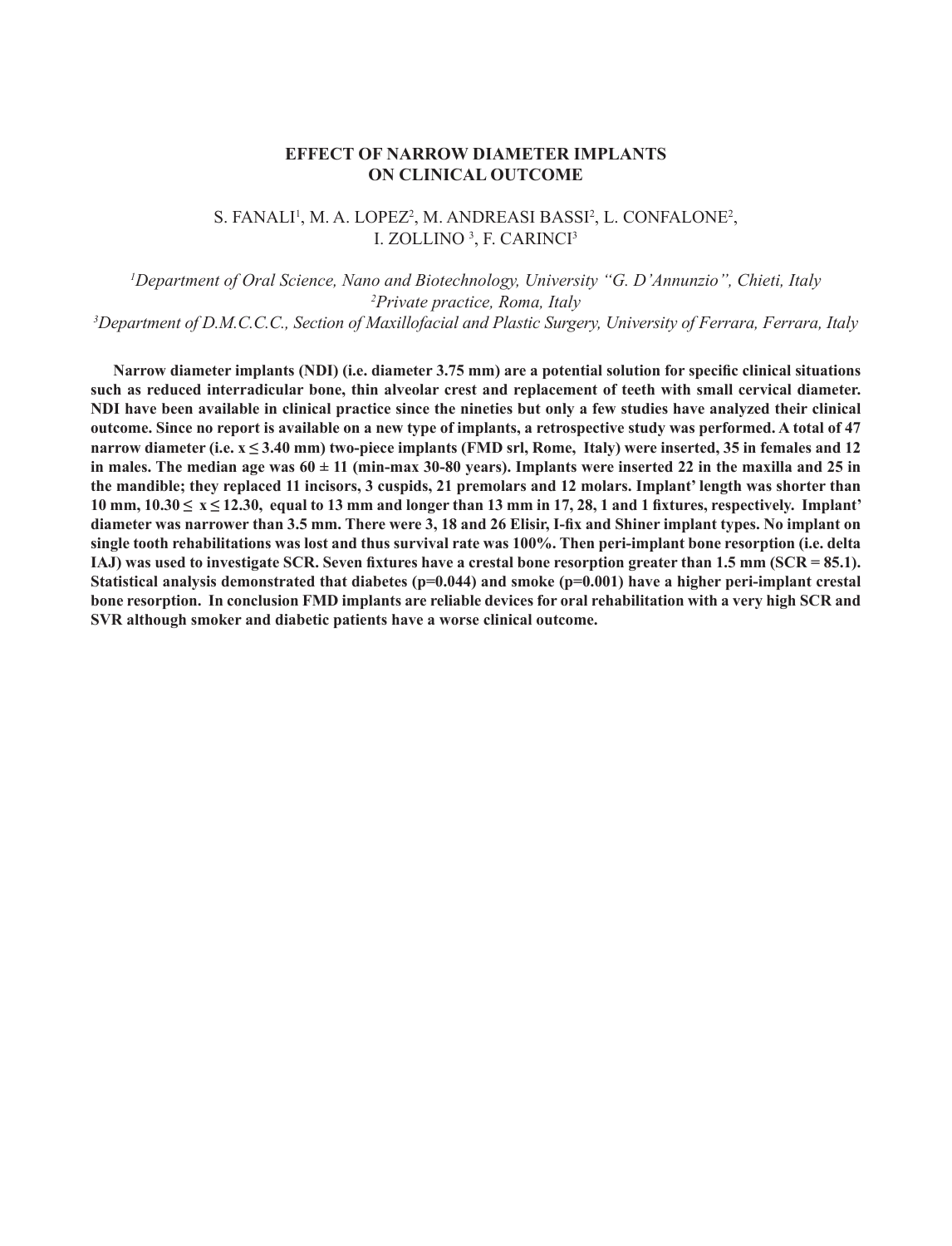#### **TITANIUM DISK SURFACES MODULATE FIBROBLASTS BEHAVIOR**

# M. LOPEZ<sup>1</sup>, M. ANDREASIBASSI<sup>1</sup>, L. CONFALONE<sup>1</sup>, S. FANALI<sup>2</sup>, V. CANDOTTO<sup>3</sup>, F. CURA<sup>4</sup>, F. CARINCI<sup>3</sup>

*1 Private practice, Rome, Italy*

*2 Department of Oral Science, Nano and Biotechnology, University "G. D'Annunzio", Chieti, Italy 3 Department ofD.M.C.C.C., Section of Maxillofacial and Plastic Surgery, University of Ferrara, Ferrara, Italy 4 Department of histology, embryology and applied biology, University of Bologna, Bologna, Italy*

**Titanium (Ti) is the most widely used material in implantology for dental, orthopedic and maxillofacial purposes due to their excellent biocompatibility and mechanical properties Several data suggest that implant anchorage to bone and soft tissue can be modulated by surface characteristics. Fibroblasts are the soft tissues cells concerned in producing extracellular matrix and collagen. The aim of this work is to compare five different titanium surface treatments in order to investigate which one had the best behavior using Human Fibroblast (HFb) after seven days in culture medium. The expression levels of some adhesion and traction-resistance related genes (COL11A1, COL2A1, COL9A1, DSP, ELN, HAS1, and TFRC) were analyzed using real time Reverse Transcription-Polymerase Chain Reaction (real time RT-PCR). Titanium disks can lead to implant integration promoting the production of protein involved in cell-cell and cell-matrix adhesion and in stress-resistance, required for a good outcome in dental implantology**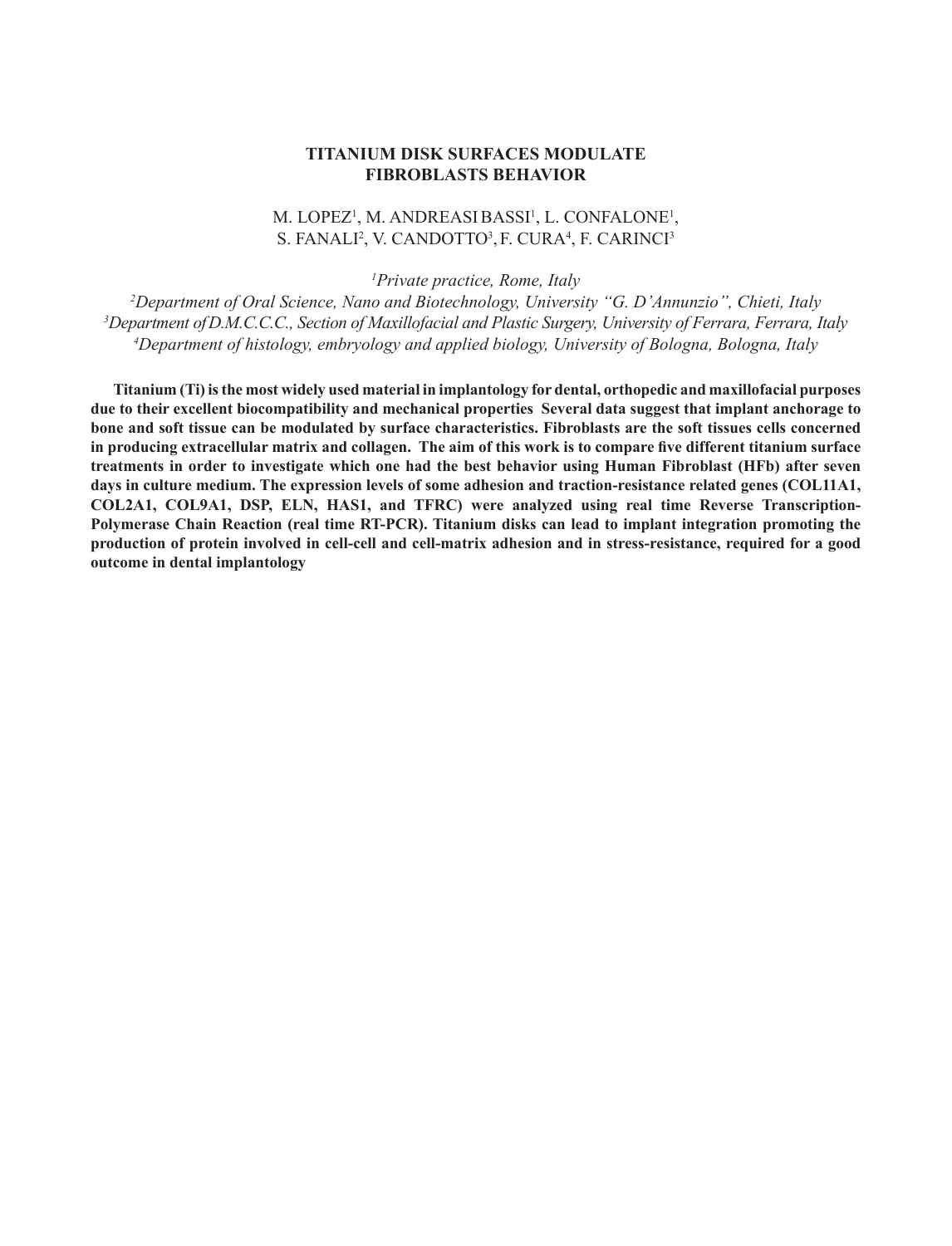#### **TITANIUM DISK SURFACES MODULATE DENTAL IMPLANTS OSSEOINTEGRATION**

# M. LOPEZ<sup>1</sup>, M. ANDREASI BASSI<sup>1</sup>, L. CONFALONE<sup>1</sup>, S. FANALI<sup>2</sup>, V. CANDOTTO<sup>3</sup>, F. CURA<sup>4</sup>, F. CARINCI<sup>3</sup>

*1 Private practice, Rome, Italy*

*2 Department of Oral Science, Nano and Biotechnology, University "G. D'Annunzio", Chieti, Italy 3 Department ofD.M.C.C.C., Section of Maxillofacial and Plastic Surgery, University of Ferrara, Ferrara, Italy 4 Department of histology, embryology and applied biology, University of Bologna, Bologna, Italy*

**Titanium and titanium alloys are widely used as implant materials due to their excellent biocompatibility and mechanical properties. The aim of this work is to compare five different titanium layers in order to investigate which one had a greater osteoconductive power using Human Osteoblasts (HObs) culture for seven days on these surfaces. The expression levels of some bone-related genes (ALPL, COL1A1, COL3A1, SPP1, RUNX2 and SPARC) were analyzed using real time Reverse Transcription-Polymerase Chain Reaction (real time RT-PCR). Results obtained in this study demonstrate that titanium disks can lead to osteoblast differentiation and extracellular matrix deposition and mineralization by the activation of different osteoblast genes in relation to the specific type of surface treatment.**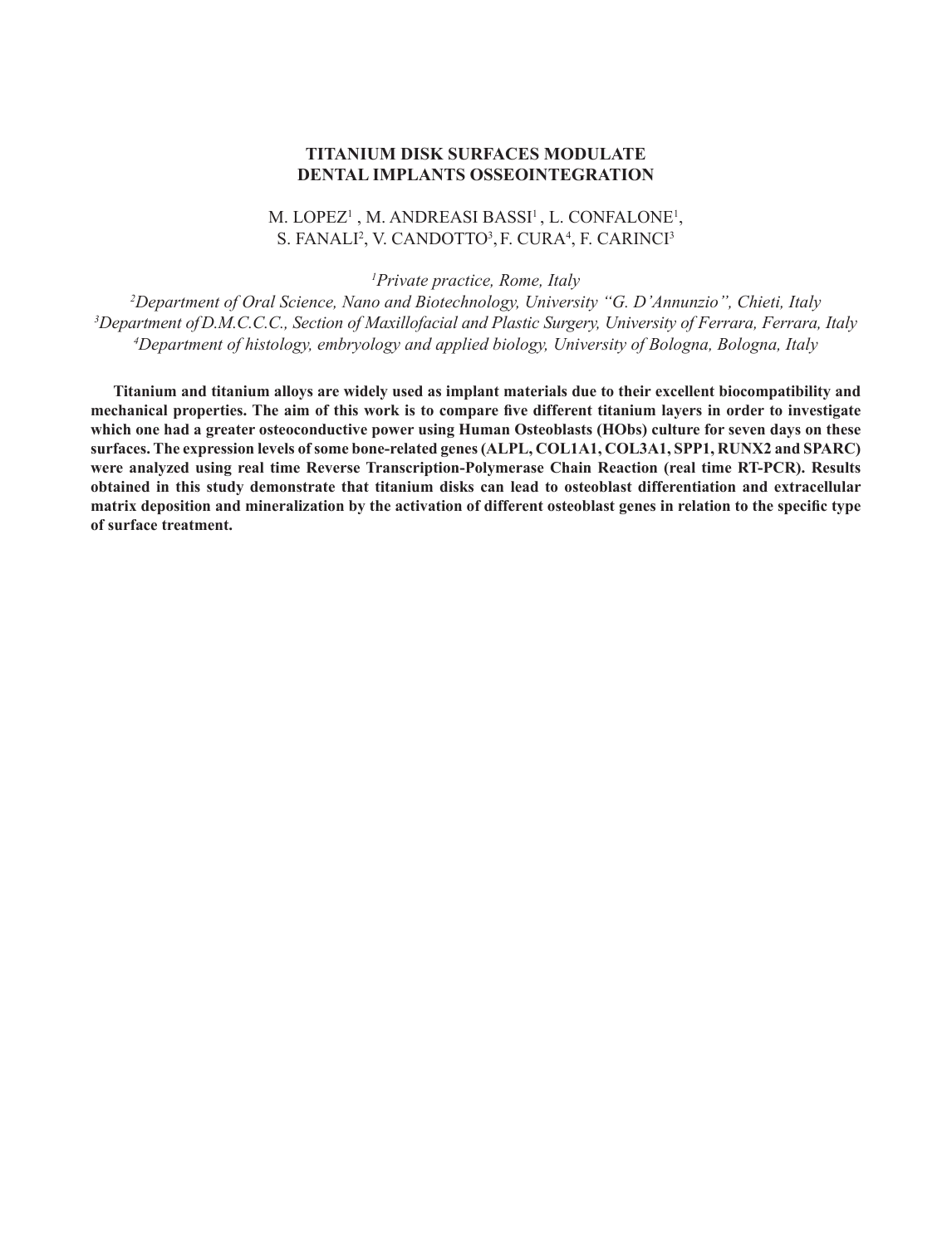# **GENE EXPRESSION STUDY IN DENTAL PULP STEM CELLS CULTIVATED ON TITANIUM ALLOYS**

# M. LOPEZ<sup>1</sup>, M. ANDREASIBASSI<sup>1</sup>, L. CONFALONE<sup>1</sup>, S. FANALI<sup>2</sup>, V. CANDOTTO<sup>3</sup>, F. CURA<sup>4</sup>, F. CARINCI<sup>3</sup>

*1 Private practice, Rome, Italy*

*2 Department of Oral Science, Nano and Biotechnology, University "G. D'Annunzio", Chieti, Italy 3 Department ofD.M.C.C.C., Section of Maxillofacial and Plastic Surgery, University of Ferrara, Ferrara, Italy 4 Department of histology, embryology and applied biology, University of Bologna, Bologna, Italy*

**Nowadays, research on orthopedic and dental implants is focused on titanium alloys due to their appropriated mechanical properties and corrosion resistance in the body environment. Another important aspect to be investigated is their surface topography, which is very important to osseointegration. The aim of this study was to assess dental pulp stem cells response to different titanium surface topography modified. Mesenchymal stem cell marker ENG was significantly decreased in stem cells cultivated in modified titanium surface respect to machined titanium surface, indicating the differentiation effect of this biomaterial on stem cells. The obtained results can be relevant to better understand the molecular mechanism of bone regeneration and as a model for comparing other materials with similar clinical effects.**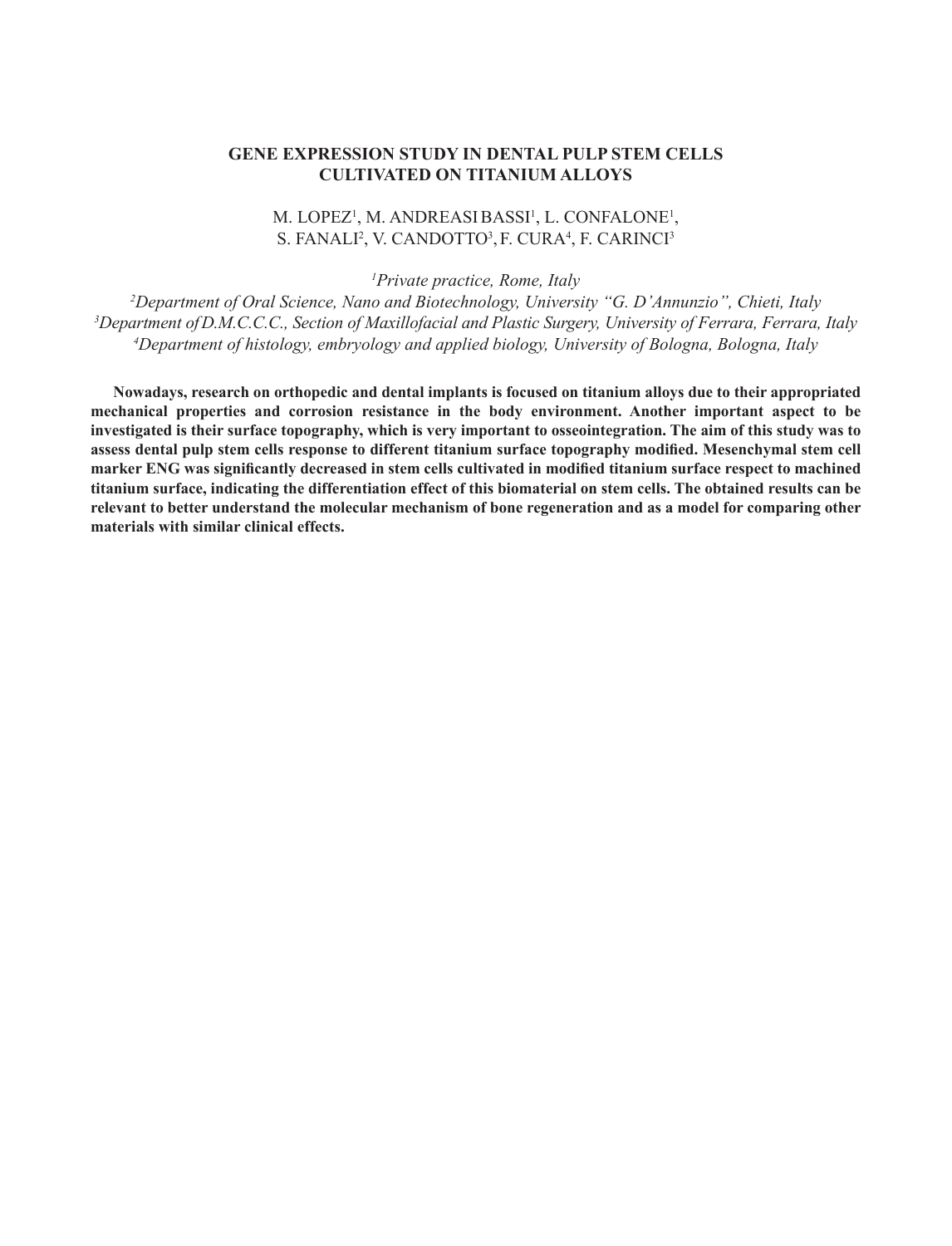# **LASER BIOSTIMULATION AND SELF LIGATING APPLIANCES IN ORTHODONTICS: PERIODONTAL REMODELING**

### G. CACCIANIGA', A. STANIZZI', P. ZORZELLA', C. CRESTALE', D. DENOTTI<del>'</del>, N. SQUARZONI'

*1 University of Milano-Bicocca, Department of Neurosciences, Dental Clinic Milano, Italy 2 Department of Surgery and Odontostomatologic Science, University of Cagliari, Cagliari, Italy*

**24 patients are selected and 30 teeth in vestibular mucosae, without keratinized gingiva. No active periodontal disease (no BOP and gingival recessions). No BOP and CAL loss at the start of the orthodontic treatment. Every patient was treated with self ligating appliances (Time2/Time3, American Orthodontics). In every orthodontic session (each 30 days as average) the patient was treated with Nd:Yag laser biostimulation, for 90 seconds, with 320 micron fiber section, on utilizing the Biostimulating machine paremeters . No termical effects were produced by lasers applications. At the moment of debonding, 30 teeth involved in the research were evaluated in terms of quality and quantity of attached gingiva. BOP and CAL loss were also investigated. Every tooth considerated, at the end of orthodontic treatment showed a attached gingiva around the crown: the average of keratinized gingiva at the end of the study was 2,7 mm and the mean increasing at each month was 0,45 mm.. The combination between self ligating appliances and laser's biostimulation could improve the differentiation of periodontal ligaments stem cells in fibroblasts, able to promote attached gingiva around the crown of the teeth erupted in oral vestibular mucosae.**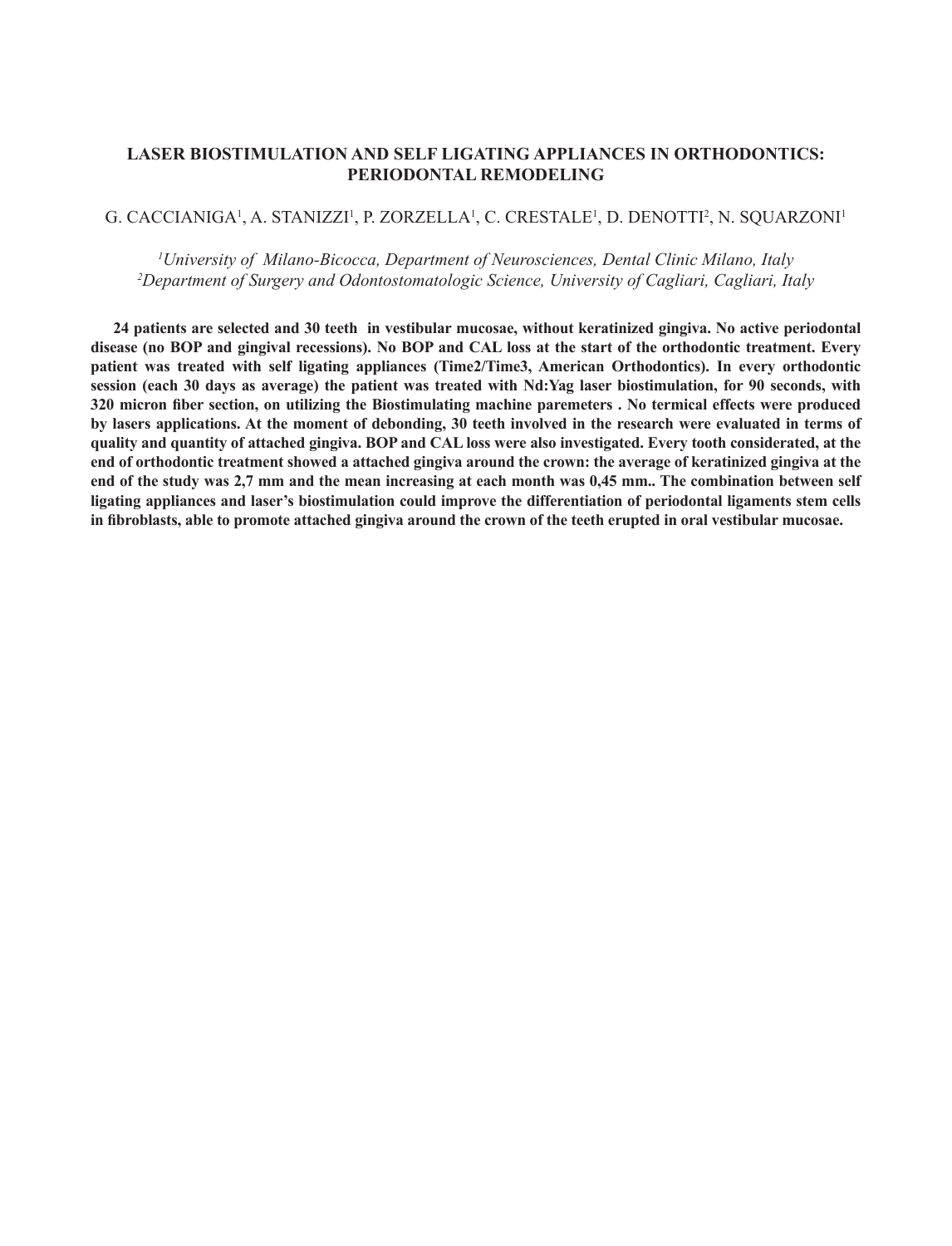# **MANAGEMENT MISSING LATER INCISOR IN MONOZYGOTIC TWINS: TWO CASE REPORTS**

#### M. MINGARDI' , T. FUMAGALLI', A. CAMBINI', M.S. GIACOMELLO', G. CACCIANIGA'

*1 University of Mllano-Bicocca, Department of Neurosciences, Dental Clinic, Milano, Italy*

**Tooth loss of anterior region is the result of congenital anomaly or of a traumatic event. Maxillary lateral incisor is very important in masticatory function because permit lateral protrusion movement of mandible and is a key point in aesthetic of smile. Tooth agenesis is one of the most common developmental anomalies in man and it often is a feature of syndromes. Tooth developmental results by interactions of genetic and environmental factors, in particular mutations in MSX1, PAX9 contribute tooth agenesis, but also radiotherapy, chemotherapy, maternal systemic diseases aid genetic aberrations. Upper lateral incisor is in a unfavorable anatomical position because it's in fusion area of facial processes for this it's the most common tooth loss in oral cleft. The management of these patients is complex and it includes an orthodontic, prosthetic and surgical analysis This report addresses the fundamental considerations related to replacement of congenitally missing lateral incisors by a team approach.**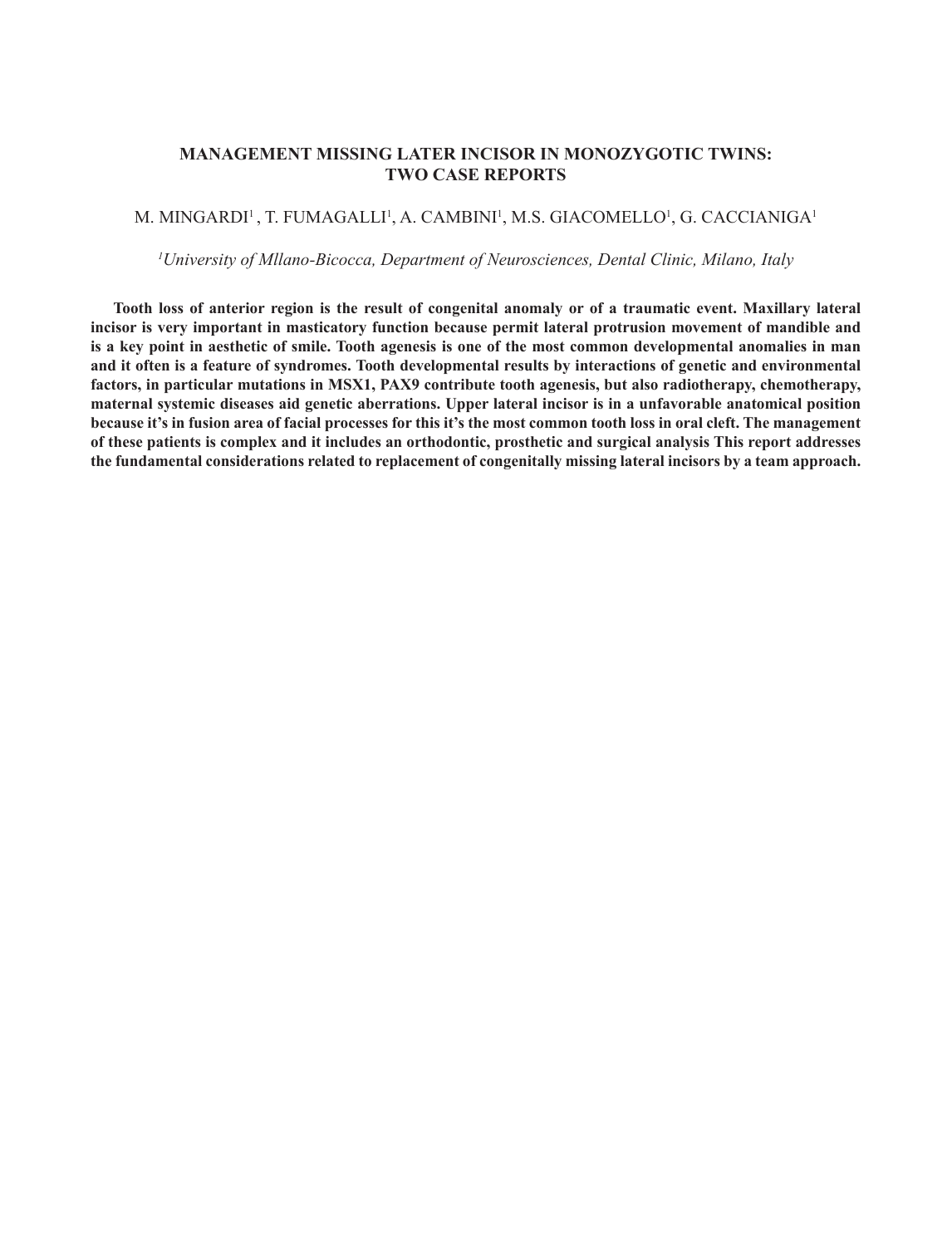#### **ORAL MANIFESTATIONS IN CHILDREN WITH ACUTE LYMPHOBLASTIC LEUKEMIA**

#### D. LAURITANO<sup>1</sup>, M. PETRUZZI<sup>2</sup>, T. FUMAGALLI<sup>1</sup>, M.S. GIACOMELLO<sup>1</sup>, G. CACCIANIGA1

# *1 University of Milano-Bicocca, Department of Neurosciences, Dental Clinic, Milano, Italy 2 Dental Clinic, University of Bari, Bari, Italy*

**Leukaemia, a form of abnormal and atypical proliferation of undeveloped white cells, is the most common form of malignant neoplasia in childhood. The different forms of leukaemia are characterized by a high incidence of oral complications. Moreover, oral injuries may be the first predictor of the illness helping to diagnose leukaemia, even if the histologic examination of the marrow is required for a certain diagnosis. Actually the early diagnosis of oral injuries is really important for prevention and treatment of the complications that may arise during the therapy: a better prognosis and lower morbidity and mortality for this illness ensue. Furthermore, even after remission, the young patient increasingly needs a constant monitoring of the oral cavity because of the delayed effects of the illness and the therapy. Therefore a dental treatment programme for paediatric haemato-oncological patients is very important to improve quality of life of leukemic children.**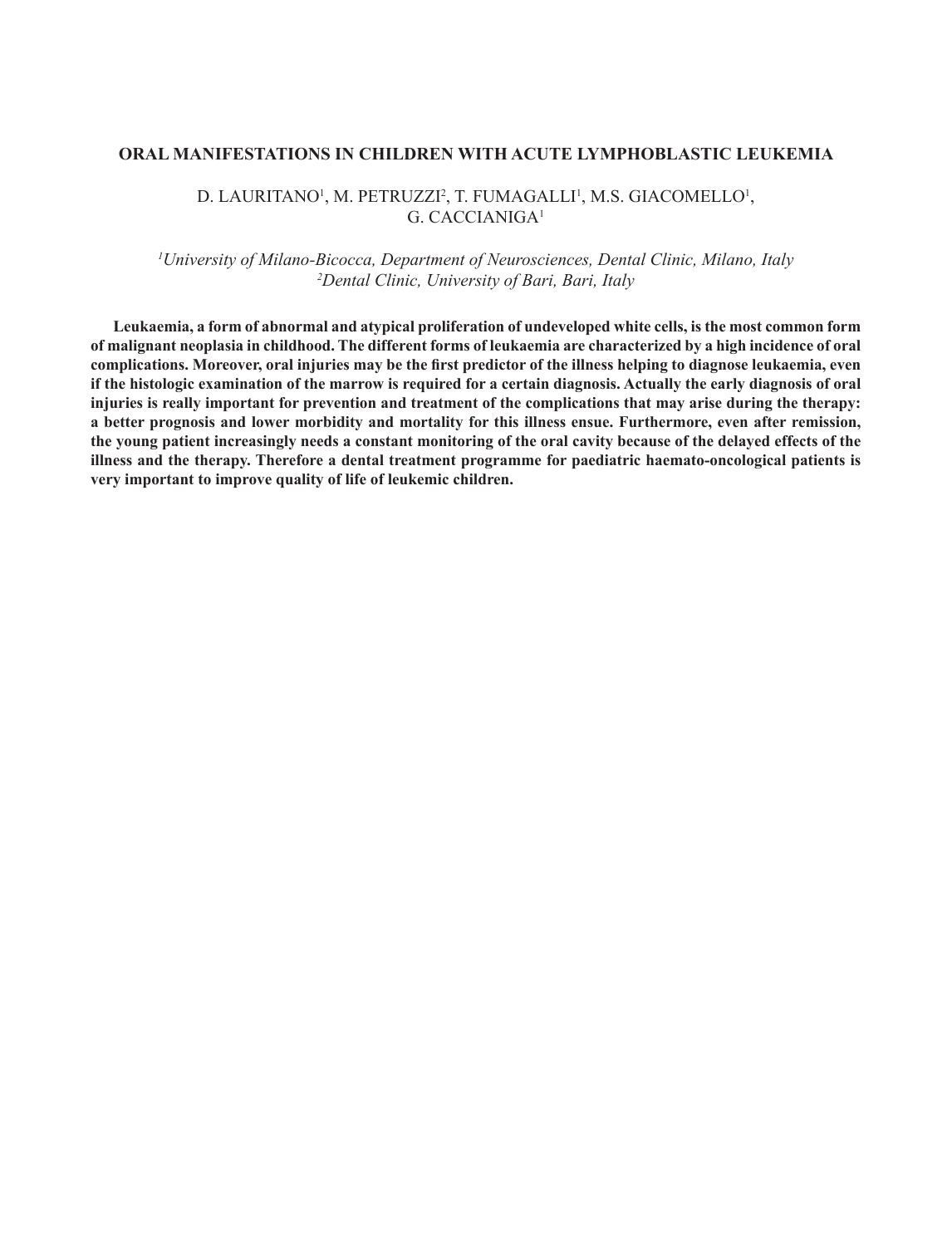#### **ORAL MUCOSITIS IN CHILDREN WITH ACUTE LYMPHOBLASTIC LEUKEMIA**

#### D. LAURITANO', M. PETRUZZI<sup>2</sup>, A. CAMBINI', M.S. GIACOMELLO', G. CACCIANIGA'

*1 University of Milano-Bicocca, Department of Neurosciences, Dental Clinic, Milano, Italy 2 Dental Clinic, University of Bari, Bari, Italy*

**There are many types of cancers in children that are very different from those found in adults: leukaemia, lymphoma, and brain tumours are rather common in children. Acute lymphoblastic leukaemia (ALL) is the most common type of malignancy encountered. The role of pediatric dentist is very important before, during and after therapy: up to 24% of life-threatening infections arise from oral sites and areas. Early dental intervention and preventions procedures may significantly reduce oral complications associated with myelosuppressive cancer treatment. It is really important to evaluate the oral health surveys and to cut out potential sources of infection in mouth in these patients concurrent with their medical therapy. The aim of this review is summarizing the main features of oral mucositis in Childhood Acute Lymphoblastic Leukaemia, providing a little review for the approach, diagnosis and treatment of oral mucositis of ALL, which is frequent and potentially dangerous: it's important considering oral lesions of this type of childhood cancer in order to prevent complications before, during and after chemo or radio therapy to improve the quality of life of little patients.**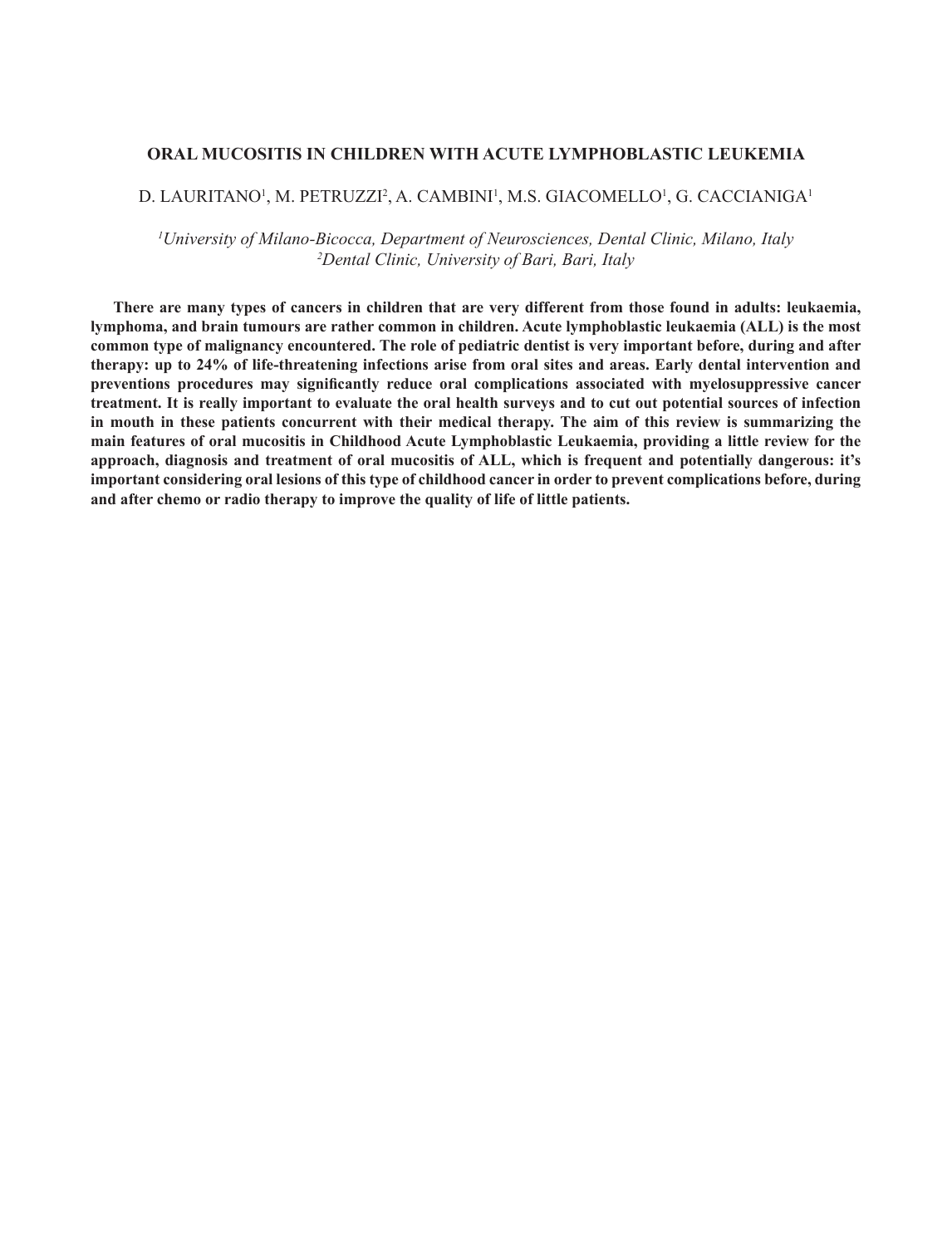# **PERIODONTAL LESIONS AND GINGIVAL PROBLEMS IN CHILDREN WITH ACUTE LYMPHOBLASTIC LEUKEMIA**

# D. LAURITANO!, M. PETRUZZI<del>'</del>, M.S. GIACOMELLO!, P. ORDESI<sup>1</sup> and G. CACCIANIGA<sup>1</sup>

*1 University of Milano-Bicocca, Department of Neurosciences, Dental Clinic, Milano, Italy 2 Dental Clinic, University of Bari, Bari, Italy*

**Dentists both as clinical practice and research increased progressively their interest in leukemia, because the oral complications are common during the outcome of the disease, dental management is complex, and the mouth is a potential source of morbidity. The aim of this review is analyzing the most important periodontal problems due to childhood Leukaemia. Infact only with an appropriate periodontal treatment oral health could be mantained and restored before development of irreversible periodontal damage. Our experience suggests that even if detrimental impact of antineoplastic therapy on oral cavity is unavoidable, it could be diminished with an adequate and correct preventive or curative therapy contributing to a better quality of life of children treated for cancer.**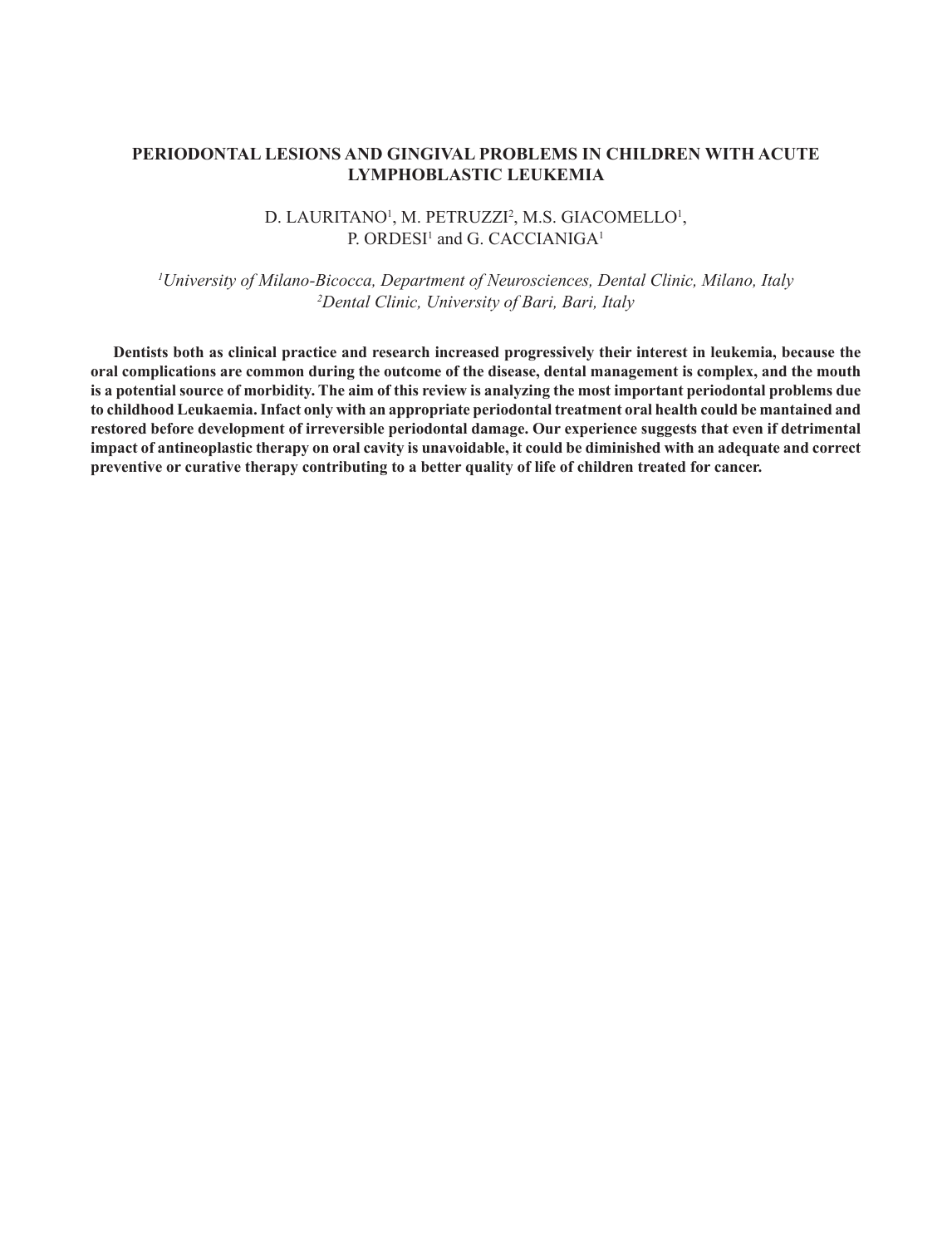# **THE STOMATOGNATHIC SYSTEM'S ROLE IN THE POSTURAL STABILIZATION IN SUBJECTS SUFFERING FROM WHIPLASH INJURY PART 1: PATIENTS WITH PHYSIOLOGICAL OCCLUSION**

# M.S. GIACOMELLO<sup>1</sup>, L. BERTELLA<sup>1</sup>, S. PEREGO<sup>1</sup>, P. ZORZELLA<sup>1</sup>, G. CACCIANIGA<sup>1</sup>

#### *1 University of Milano-Bicocca, Department of Neurosciences, Dental Clinic, Milano, Italy*

**Aim of this study is analyze the effects of dental occlusion on postural stability in patients with previous whiplash and normal occlusion. Materials and methods: 36 adult patients with previous whiplash and normal occlusion (good alignment, 1st class or mild 2nd class deep bite for mandibular retrusion) were selected. The patients were suffering from masticatory muscles pain caused by clenching during sleep. Exclusion criteria: use of psych drugs. To simulate the conditions of sleep (with a reduction of proprioand esteroceptive inputs for postural management performed by CNS), we used postural Romberg analysis (feet together, closed eyes)on stabilometric platform changing occlusal parameters only,under the following conditions: 1) in occlusal rest position, 2) in centric occlusion, 3) in clenching, 4) with occlusal disengage with cotton rolls and 5) in clenching on cotton rolls. Time of each test: 15 seconds. It was performed a statistical analysis with T-test comparing between them the mean of all tests. Results: stabilometry data (postural ball and ellipse) show better postural performances in centric occlusion and clenching in centric occlusion, and a worsening in all tests with occlusal disengage (with statistically significant difference - p<0.05). Conclusions: postural instability caused by whiplash increases muscles tone and dental clenching as compensatory effects, with onset of facial pain. An occlusal disengage (like an occlusal splint to reduce clenching)induces a postural worsening in patients with normal occlusion, while centricocclusion increases the stability. These results suggest that stomatognathic organ has a new physiological function: the posture stabilization.**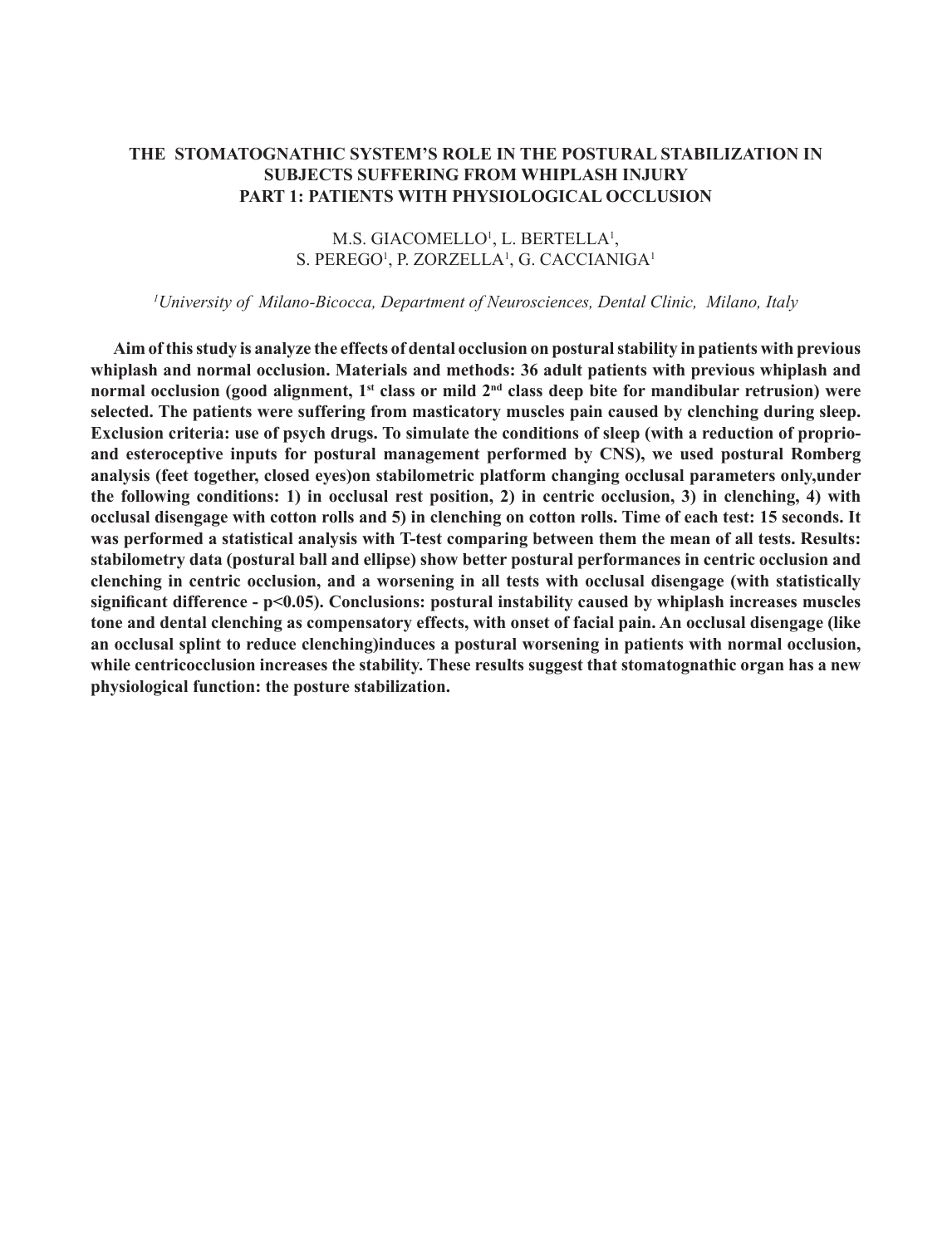# **THE STOMATOGNATHIC SYSTEM'S ROLE IN THE POSTURAL STABILIZATION IN SUBJECTS SUFFERING FROM WHIPLASH INJURY. PART 2: PATIENTS WITH MALOCCLUSION**

#### M.S. GIACOMELLO<sup>i</sup>, L. BERTELLA<sup>i</sup>, C. CRESTALE<sup>i</sup>, S. PEREGO<sup>i</sup>, G. CACCIANIGA1

#### 1 *University of Milano-Bicocca, Department of Neurosciences, Dental Clinic, Milano, Italy*

**Aim of this study is analyze the effects of dental occlusion on postural stability in patients with previous whiplash and malocclusion. Materials and methods: 30 adult patients with previous whiplash and malocclusion (crossbite, mandibular shift, bad alignment, edentulous spaces) were selected. The patients were suffering from masticatory muscles pain caused by clenching during sleep. Exclusion criteria: use of psych drugs. To simulate the conditions of sleep (with a reduction of proprio- and esteroceptive inputs for postural management performed by CNS), we used postural Romberg analysis (feet together, closed eyes) on stabilometric platform changing occlusal parameters only, under the following conditions: 1) in occlusal rest position, 2) in centric occlusion, 3) in clenching, 4) with occlusal disengage with cotton rolls and 5) in clenching on cotton rolls. Time of each test: 15 seconds. It was performed a statistical analysis with T-test comparing between them the mean of all tests. Results: stabilometry data (postural ball and ellipse) show better postural with occlusal disengage (in centric and in clenching), and a worsening in all tests with centric occlusion (with statistically significant difference - p<0.05). Conclusions: postural instability caused by whiplash increases muscles tone and dental clenching as compensatory effects, with onset of facial pain and a worsening of TMJ health in subjects with malocclusion. An occlusal disengage (like an occlusal splint to reduce clenching) induces better postural performances. Sostomatognathic system becomes a source of postural dysfunction and a cause of postural worsening.**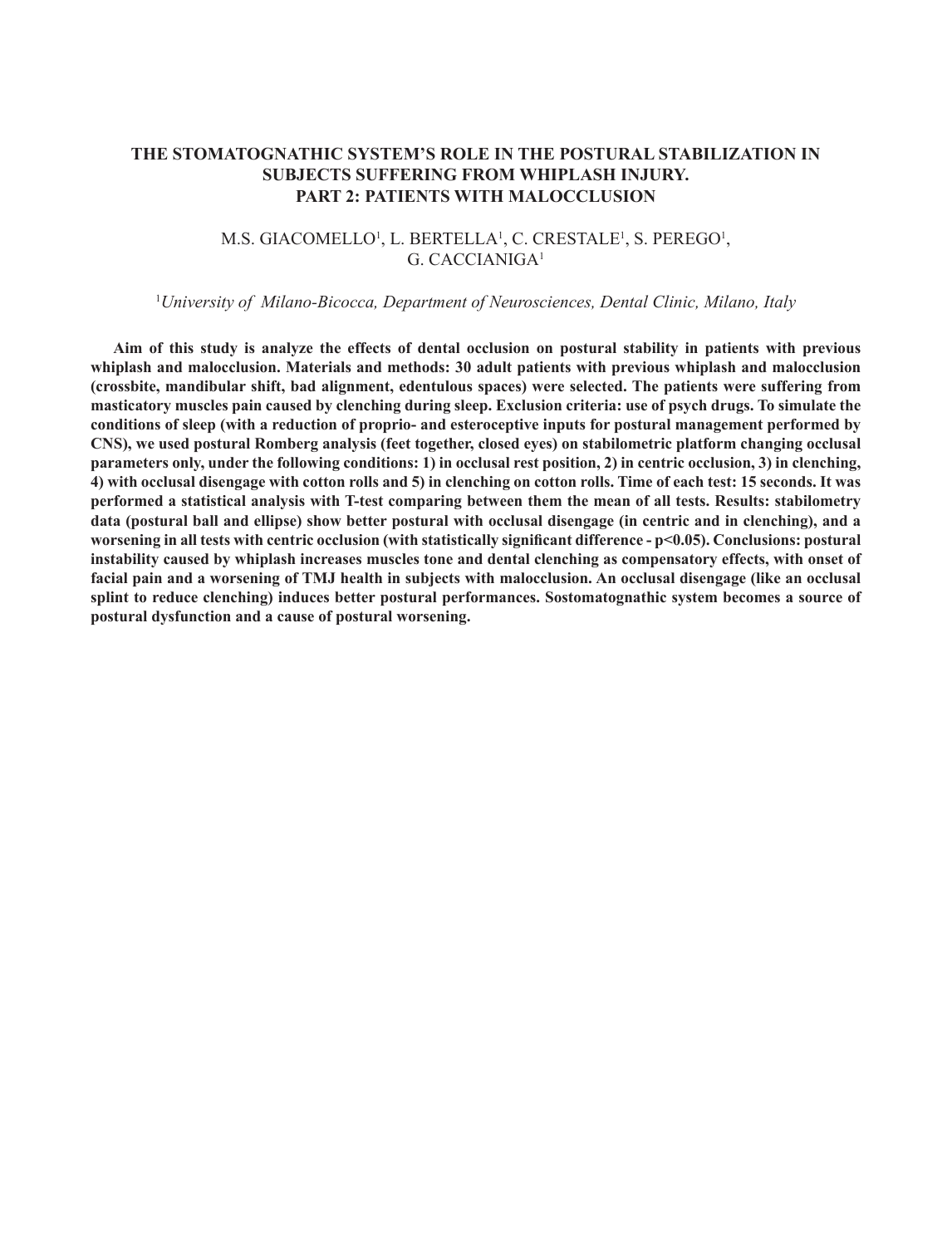# **EVALUATION ABOUT ANTIMICROBICAL ACTIVITY OF SILVER IN ORTHOSHIELD SAFE-T-TIE® LIGATURES USED IN ORTHODONTIC PATIENTS**

# G. CACCIANIGA', P. ORDESI', A.CAMBINI', A. STANIZZI<del>'</del>, G. DENOTTI<sup>2</sup>, T. FUMAGALLI<sup>1</sup>

*1 Department of Neurosciences, Dental Clinic, University of Milano-Bicocca, Milano, Italy 2 Department of Surgery and Odontostomatologic Science, University of Cagliari, Cagliari, Italy*

**Purpose: to value efficacy of anti microbic propriety of silver ligatures Orthoshield Safe-T-Tie® on periodontal tissues in orthodontic patients. Materials and methods: 50 orthodontic patients between 11 and 20 years old with permanent teeth were selected in this study. We evaluated periodontal health of maxillary and mandibular lateral incisors and canines at T0 before the substitution of elastomeric ligatures with Orthoshield Safe-T-Tie® ligatures and at T1 (one month after substitution of ligatures). We used PI (Periodontal Index), GI (Gingival Index) and PRC-real-time to analyze periodontal health. Results: there was an improvement of gingival inflammation and a reduction of periodontal pathogens. Conclusions: Orthoshield Safe-T-Tie® ligatures improve periodontal health in orthodontic patients.**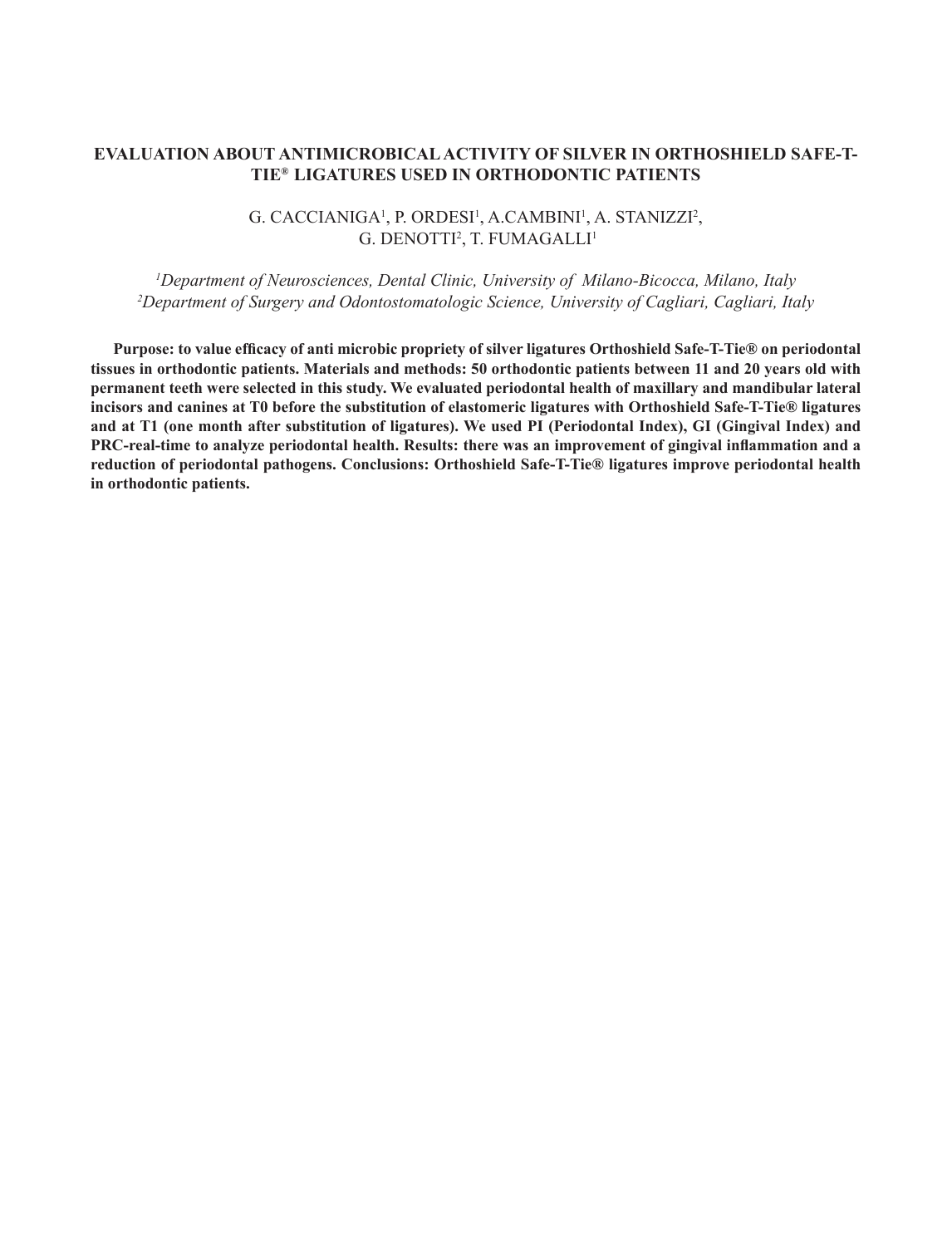#### **THE USE OF LASER DIODES SUPERPULSES IN IMPLANTOLOGY**

# G. CACCIANIGA<sup>1</sup>, A. CAMBINI<sup>1</sup>, G. REY², A. PAIUSCO', T. FUMAGALLI', M.S. GIACOMELLO'

*1 Department of Neurosciences, Dental Clinic, University of Milano-Bicocca, Milano, Italy 2University of Paris Diderot, Paris, France*

**Diode laser is a laser, usually between 810 and 980 nm wavelength, able to work on hard and soft tissues, as periodontal tissues and bone. The use of Diode laser is recommended during oral surgery or periodontal therapy, when it is necessary to erase any periodontal bacteria evolved in periodontal disease, in combination with hydrogen peroxide (photodynamic therapy), and also, by its biostimulating effects, to improve the healing of the regenerative procedures, as sinus lift, bone crestal expansion or to assist implant surgery. This article shows two cases report in which diode lasers are evolved. Diode lasers in association with Hydrogen Peroxide on utilizing the decontaminant effects oh Photodynamic Therapy, and to prepare the area defects for a regenerative surgery.**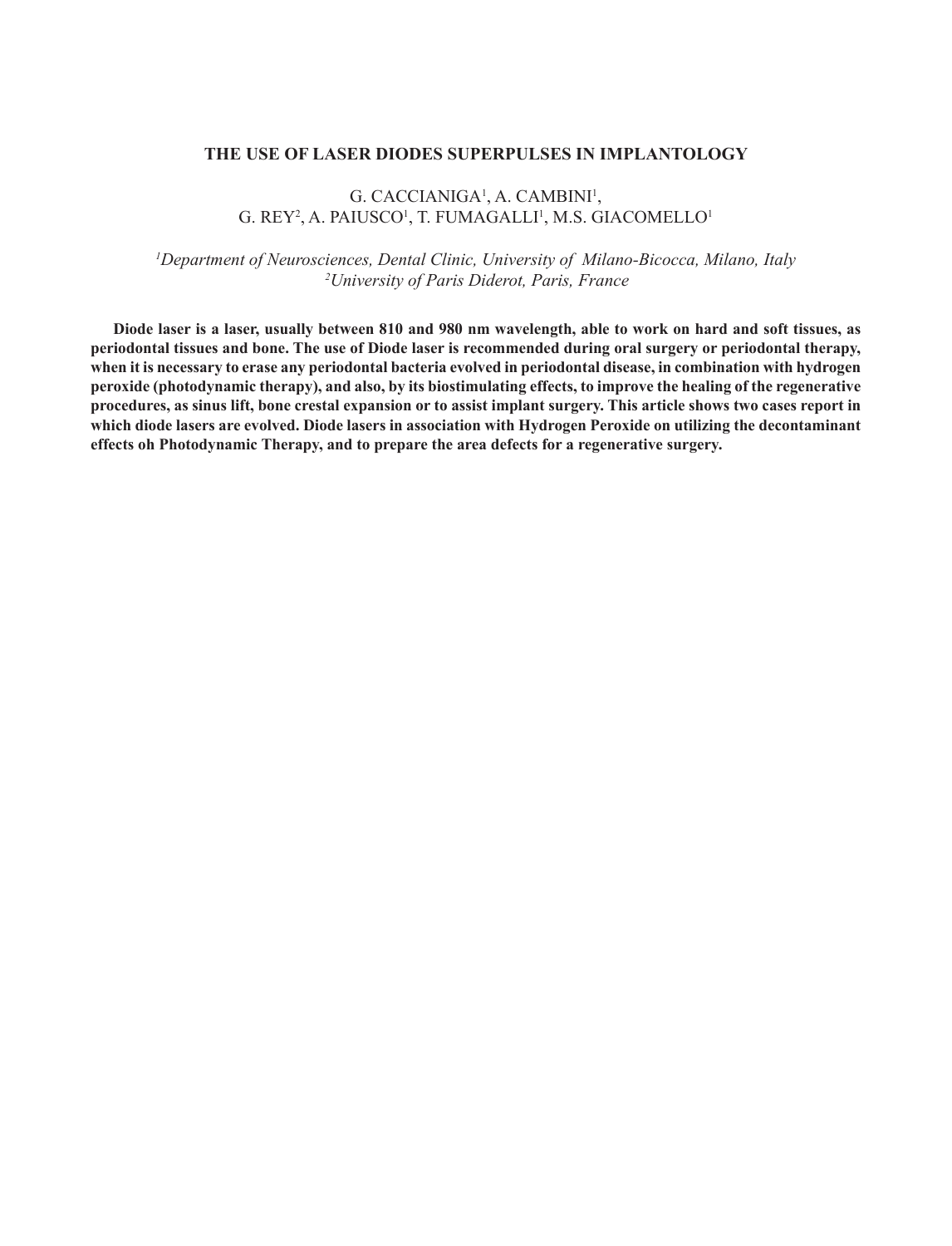# **PHOTODYNAMIC THERAPY (ASSOCIATION DIODE LASER/ HYDROGEN PEROXIDE): EVALUATION OF BACTERICIDAL EFFECTS ON PERIODONTOPATHIC BACTERIA: AN IN VITRO STUDY**

# G. CACCIANIGA', G. REY<sup>2</sup>, T. FUMAGALLI', A. CAMBINI', G. DENOTTI<sup>3</sup>, M.S. GIACOMELLO<sup>1</sup>

*1 University of Milano-Bicocca, Department of Neurosciences Dental Clinic, Milano, Italy 2 University of Paris Diderot, France*

**The main cause for the development of periodontitis is the accumulation of subgingival microbial deposits organized tightly to the porous surface of the tooth cementum.The growth of the microbial populations and the immunological reaction of the host organism are responsible for the destruction of periodontal ligament apparatus. The primary goal in the treatment of periodontitis is the complete removal of subgingival bacterial deposits. The large amount of evidence establishing a microbial etiology for periodontitis ( has been the basis for the development of antimicrobial treatment approaches. Photodynamic therapy (PDT) employs a non-toxic dye, termed a photosensitizer (PS), and low intensity visible light which, in the presence of oxygen, combine to produce cytotoxic species. In this in vitro protocol study it was tested the bactericidal efficacy of Diode laser (Oralia), of Hydrogen Peroxyde and the association Diode Laser-Peroxyd Hydrogen (PDT) on Prevotella intermedia, Peptostreptococcus micros and Fusobacterium nucleatum, three of the most aggressive bacteria envolved on periodontal disease.**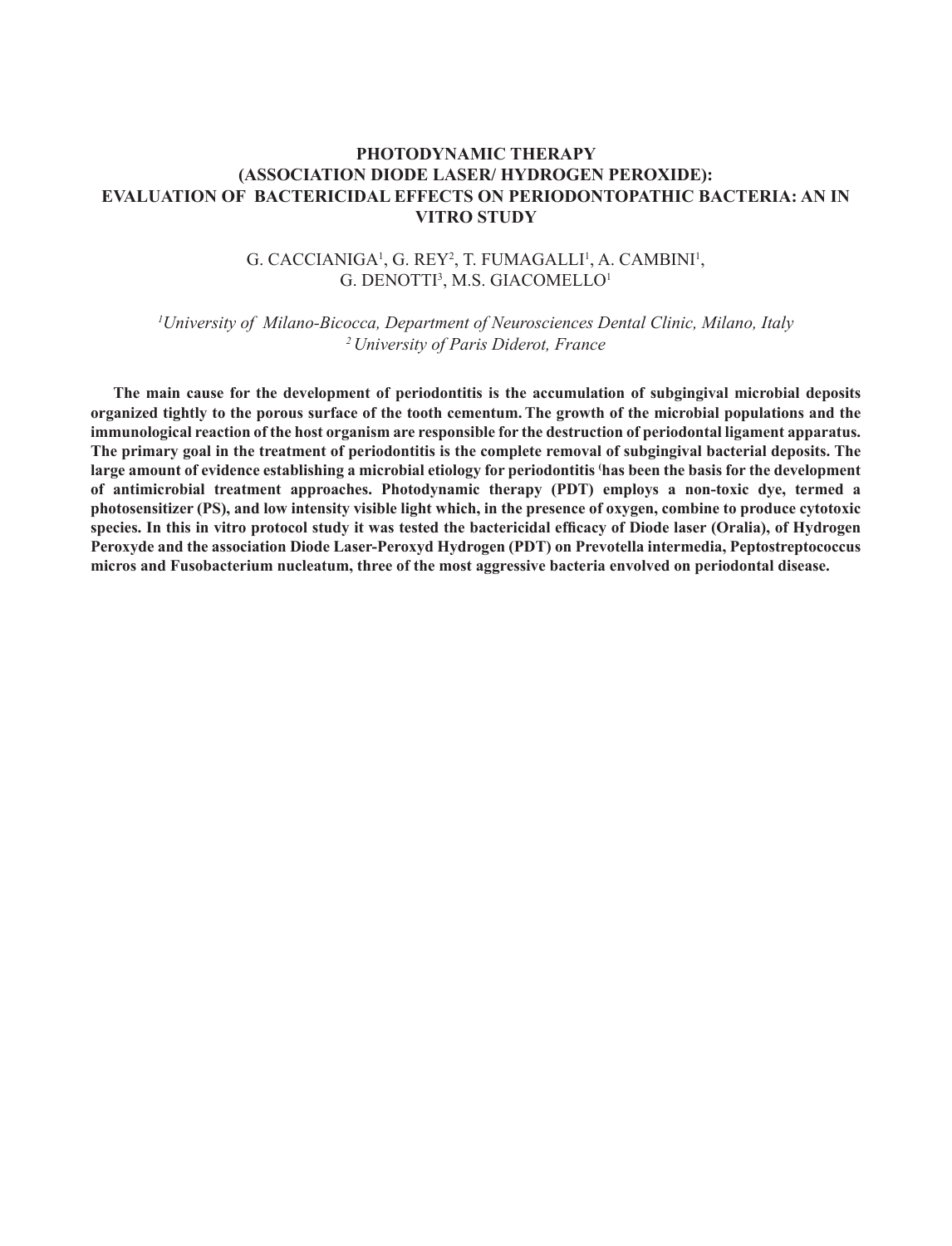# **EFFECTS OF MECHANICAL VERSUS MANUAL NON SURGICAL PERIODONTAL THERAPY ON PATIENT COMFORT AND PERIODONTAL HEALING: A RANDOMIZED CONTROLLED CLINICAL TRIAL**

#### A. QUARANTA<sup>1</sup>, G. RAPPELLI<sup>2</sup>, E. SANTARELLI<sup>3</sup>, G. POMPA<sup>5</sup>, M. BOSSU<sup>4</sup> and M. PIEMONTESE<sup>1</sup>

<sup>1</sup> *Division of Periodontology, School of Dentistry and Post Graduate Master in Periodontics Universita'Politecnica delle Marche. 2 Division of Prosthodontics, School of Dentistry,*  Universita 'Politecnica delle Marche, Ancona, Italy.<sup>3</sup>, Private Practice, Rome, Italy. <sup>4</sup>Division of Pediatric *Dentistry, School of Dentistry, "Sapienza" University of Rome 5 Dental School, "Sapienza" University of Rome, Rome, Italy*

*Received February 9, 2012 – Accepted July 27, 2012*

**Few studies have focused on the problem of pain and discomfort experienced during and after periodontal debridment. The aim of this study was to evaluate the effect of manual versus hand driven non surgical periodontal instrumentation on the patient's comfort, perception of pain and dental hypersensitivity during and after the instrumentation. Moreover, the influence of the treatment modality on the healing of slight to moderate periodontitis was assessed with careful attention to indices of periodontal inflammation. 22 subjects with a minimum of 4≥ 6mm periodontal pockets with 3 to 4mm attachment loss in different quadrants, the presence of ≥20 teeth with a minimum of four molars were enrolled. PD (probing depth, 6 sites per tooth), number of sites with PD> 6mm, buccal and lingual recessions were collected. Two quadrants Mouth Bleeding and Plaque Scores (T.M.P.S, T.M.B.S.) were assessed as the presence or absence of bleeding on probing and plaque following disclosing in quadrants 1-4 and 2-3. Non surgical periodontal treatment was delivered in two appointments performed within one week. In the first appointment the first and the fourth quadrants (patient's right side) were completely treated by mechanical or manual devices according to the randomization codes. In the second appointment the remaining two quadrants (patient's left side) were instrumented with the other therapeutical approach. The duration of each session, need for local anesthesia and additional information were recorded during the instrumentation appointments. All the patients were requested to fill in a form regarding pain, hypersensitivity, and need for painkillers following the two debridment appointments. Two drop outs were observed. Mean pain scores after treatment were higher in manual than in machine driven side (3.11±1.40 vs 2.33±1.41), whereas mean dentine hypersensitivity scores were slightly higher in mechanical side (4.40±1.56 vs 3.77±1.11). The need for painkillers after both treatment approaches was minimal. 6 out of 20 patients asked for local anesthesia and clustering regarding the request for both treated sides was observed. The mean instrumentation time was significantly lower for mechanical versus manual instrumentation (84.57±12.92 vs 119.25±13.50, p<0.001). Periodontal healing was similar in both the hand and machine driven instrumented sides. TMPS and TMBS were significantly lower at baseline compared to re-evaluation visits and the within group changes were significant lower at re-evaluation. Most of patients well tolerated non surgical periodontal treatment despite the type of instruments that are chosen by the clinician. Pain is infrequently reported and is more common after manual instrumentation compared to machine driven one. The need for local anesthesia is quite uncommon and is surely subject-dependent. Temporary, slight dentine hypersensitivity is a common adverse effect reported by most of patients after subgingival debridment. Machine driven debridment shows a dramatic advantage compared to manual treatment due to the lower amount of time needed to complete the instrumentation.**